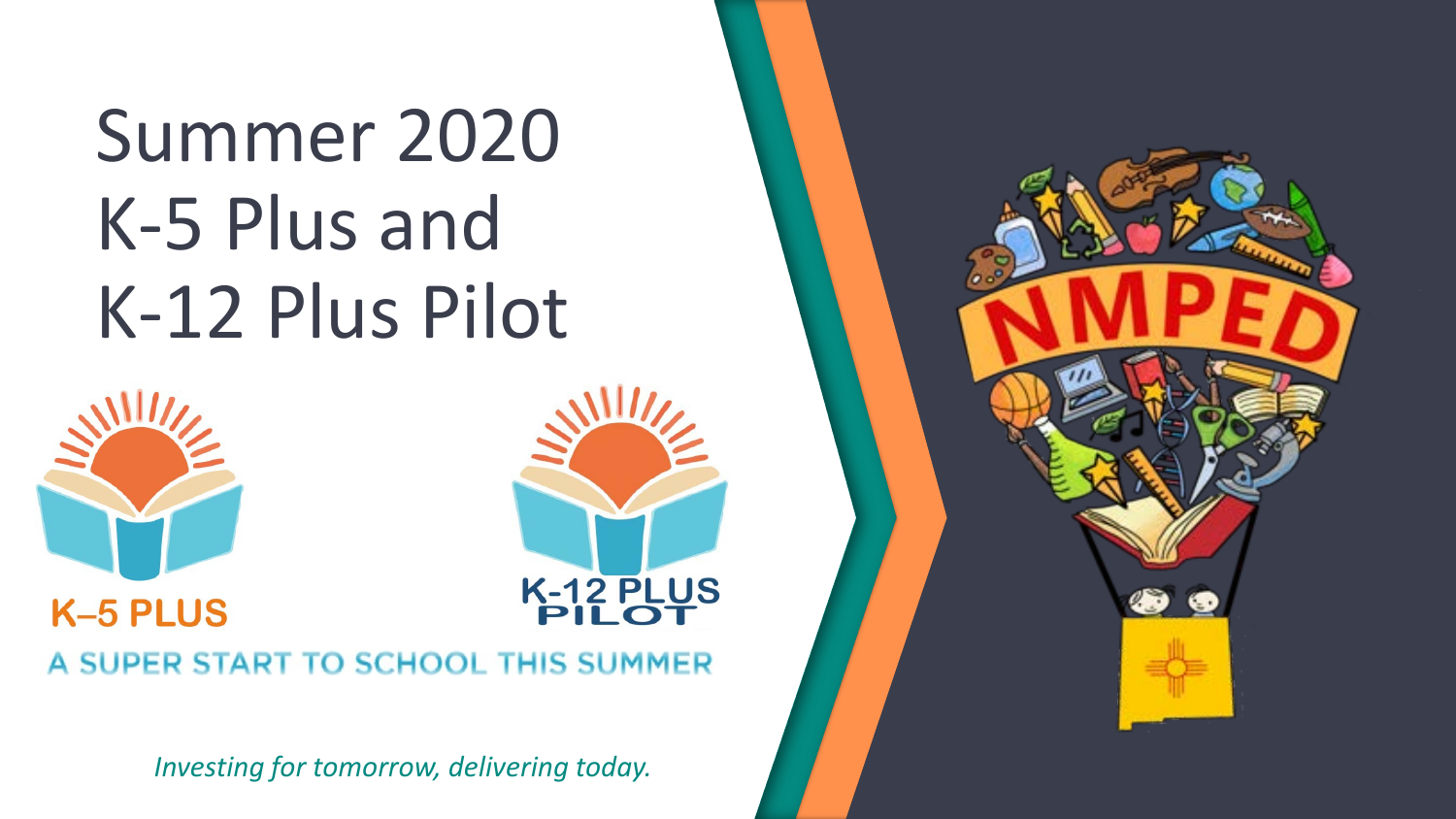## General Information:

- The New Mexico Public Education Department will run two versions of the K-5 Plus Program for the 2020-2021 school year – K-5 Plus and K-12 Plus Pilot (incl. "K-5 Plus Partial" - Native American and Rural District Prioritization).
- The due date for applications for the summer 2020 K-5 Plus and K-12 Plus Pilot is April 15, 2020.
- Legislative Session for the year 2020, House Bill 2, was signed by governor Michelle Lujan Grisham on March 11, 2020
- Programs beginning in June and running into July/August will not receive new funding for program days in June. Monies awarded in July 2019, paid out via State Equalization Guarantee (SEG), are to be used for June 2020.
- NMPED encourages districts and charter schools to begin programs in July 2020.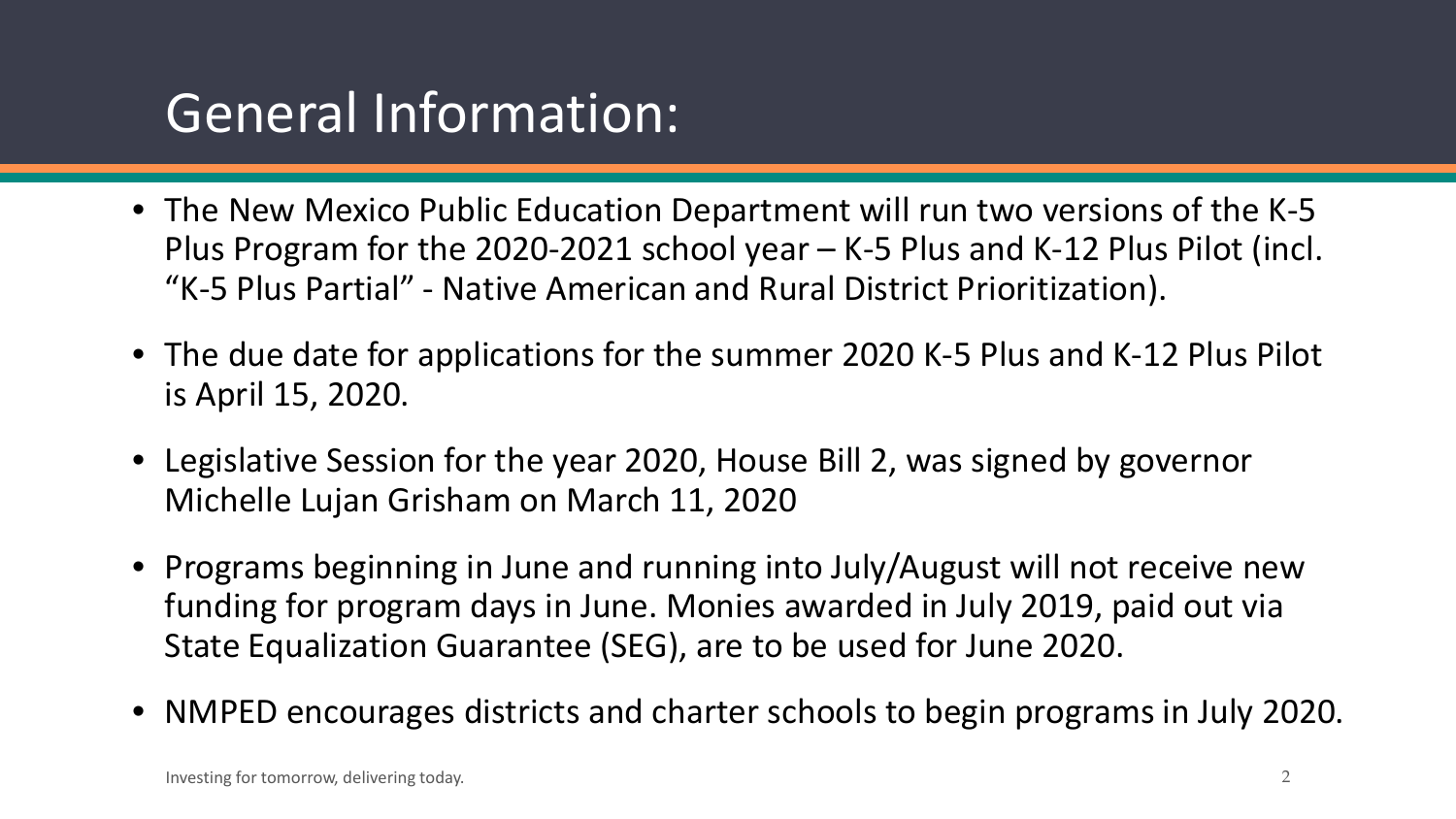## K-5 Plus/K-12 Plus PILOT: A SUPER START TO SCHOOL

The objective is to provide increased time for kindergarten through fifth grade, respectively 12<sup>th</sup> grade, students in order to demonstrate that early intervention in K–12 grades narrows the achievement gap between at-risk students and other students. It increases cognitive skills and leads to higher student achievement for students participating in the program.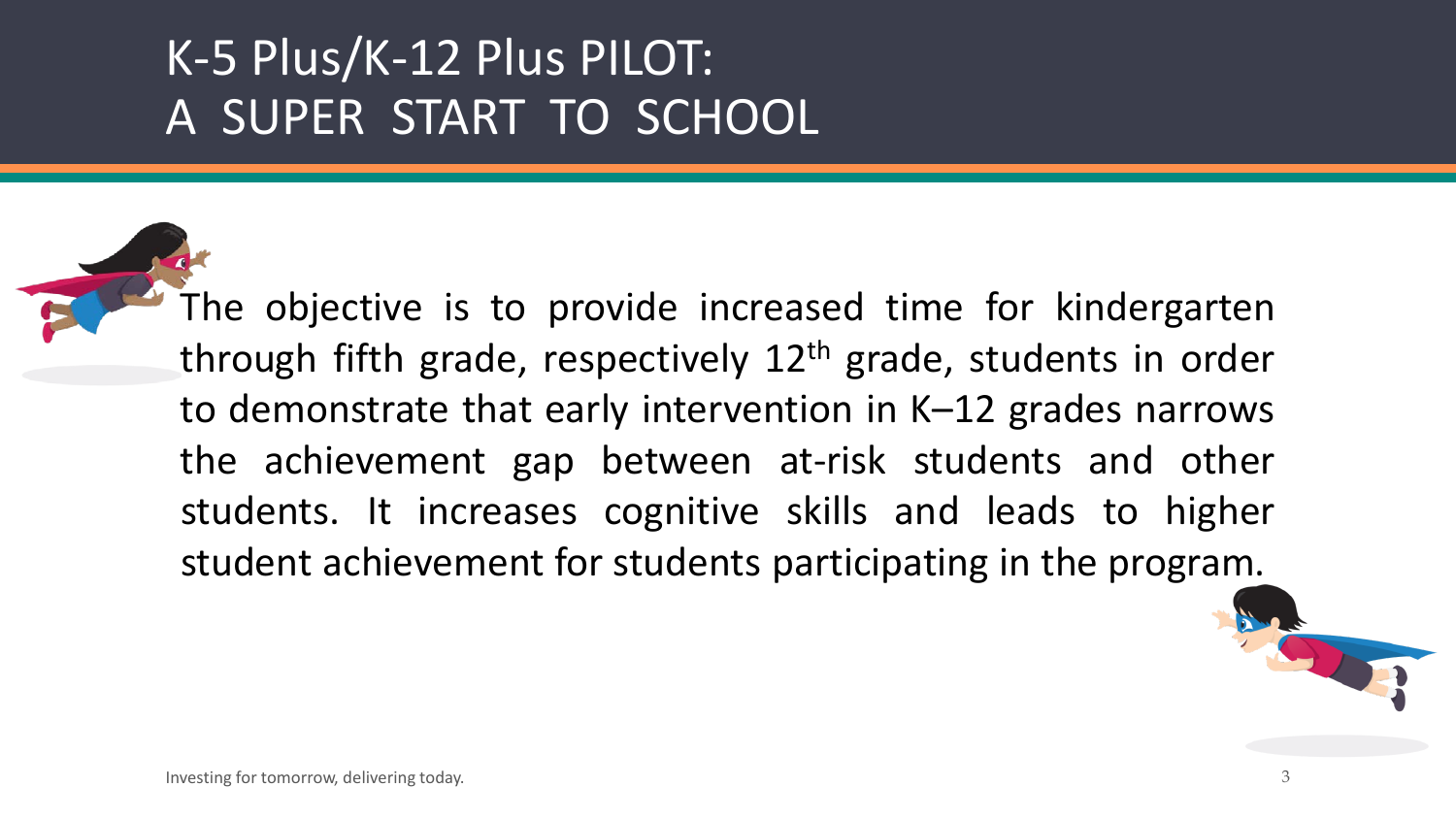## TWO VARIATIONS of PROGRAM:

• Offered school wide – every student on campus is eligible.

• Student MUST remain with same cohort and teacher for remainder of the school year.

### **K-5 Plus K-12 Plus PILOT**

- Does not have to be school wide. LEA can choose grades to begin and grow the program to comply with K-5 Plus act by summer 2022. Districts/Charter<br>Schools can begin with 6<sup>th</sup> grade in Middle- or 8<sup>th</sup> grade in High School and grow the program from there on forward.
- Students in elementary grades MUST remain with the same cohort and teacher, Middle and High school students with the same English teacher, for the remainder of the school year. Native American and Rural District Prioritization: School districts with large Native American populations or with fewer than 200 students (listed as rural and remote districts) will be prioritized for the pilot funding and may apply for added flexibility to consolidate sites/classes and may not fit the 80% threshold cohort requirement.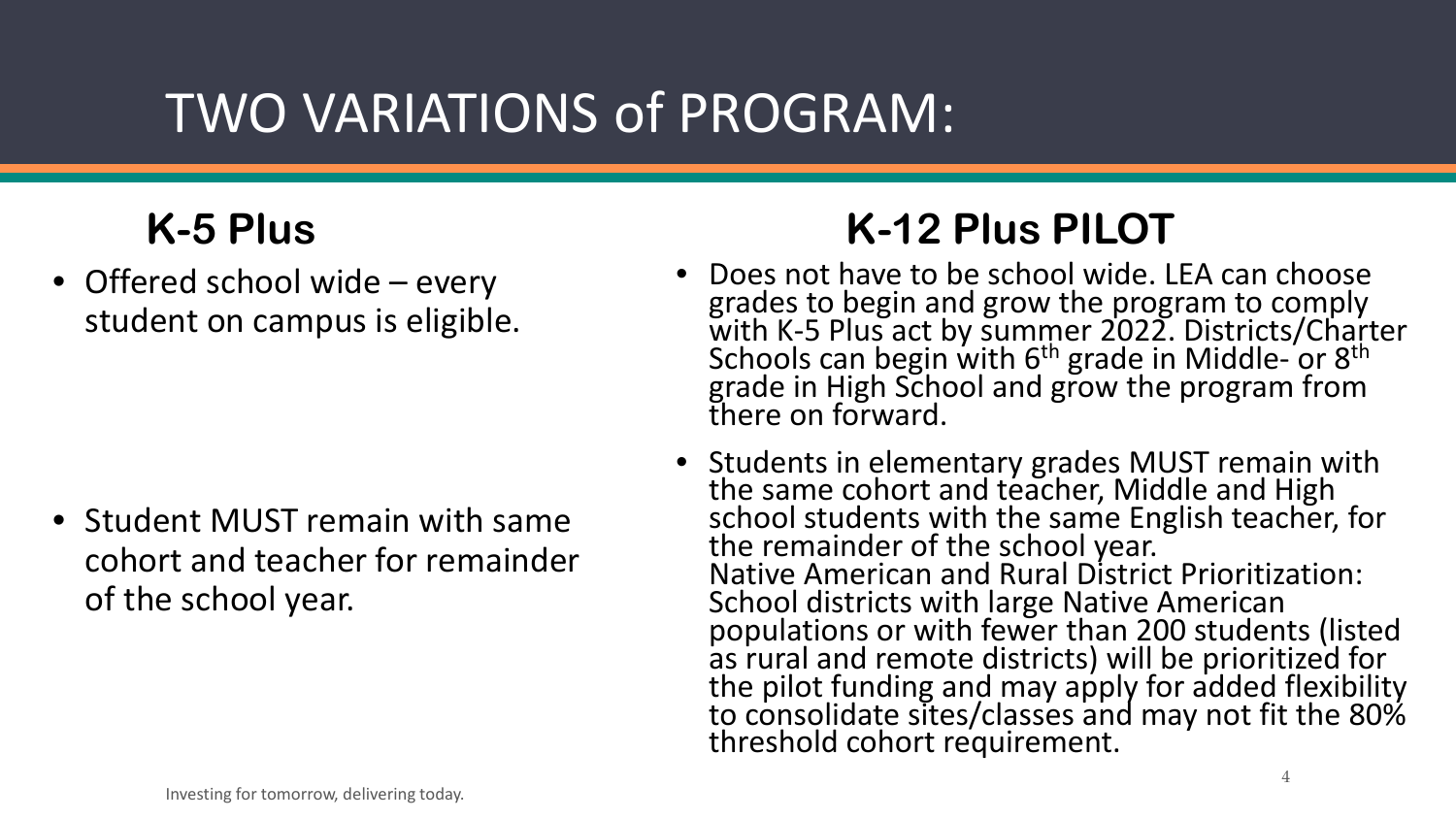## TWO VARIATIONS of PROGRAM cont'd:

• No less than 25 days added to the academic school year.

• Professional development in how children learn to read is offered to K-5 Plus teachers by districts.

### **K-5 Plus K-12 Plus PILOT**

- Can be a mix of additional school days with equivalent hours that add up to 25 days. Three approved versions:
	- 10 days + 82.5 equivalent hours 15 days + 55.0 equivalent hours 20 days + 27.5 equivalent hours
- Teachers in the K-12 Plus program receive collaboration time to align K-12 plus programming to state standards.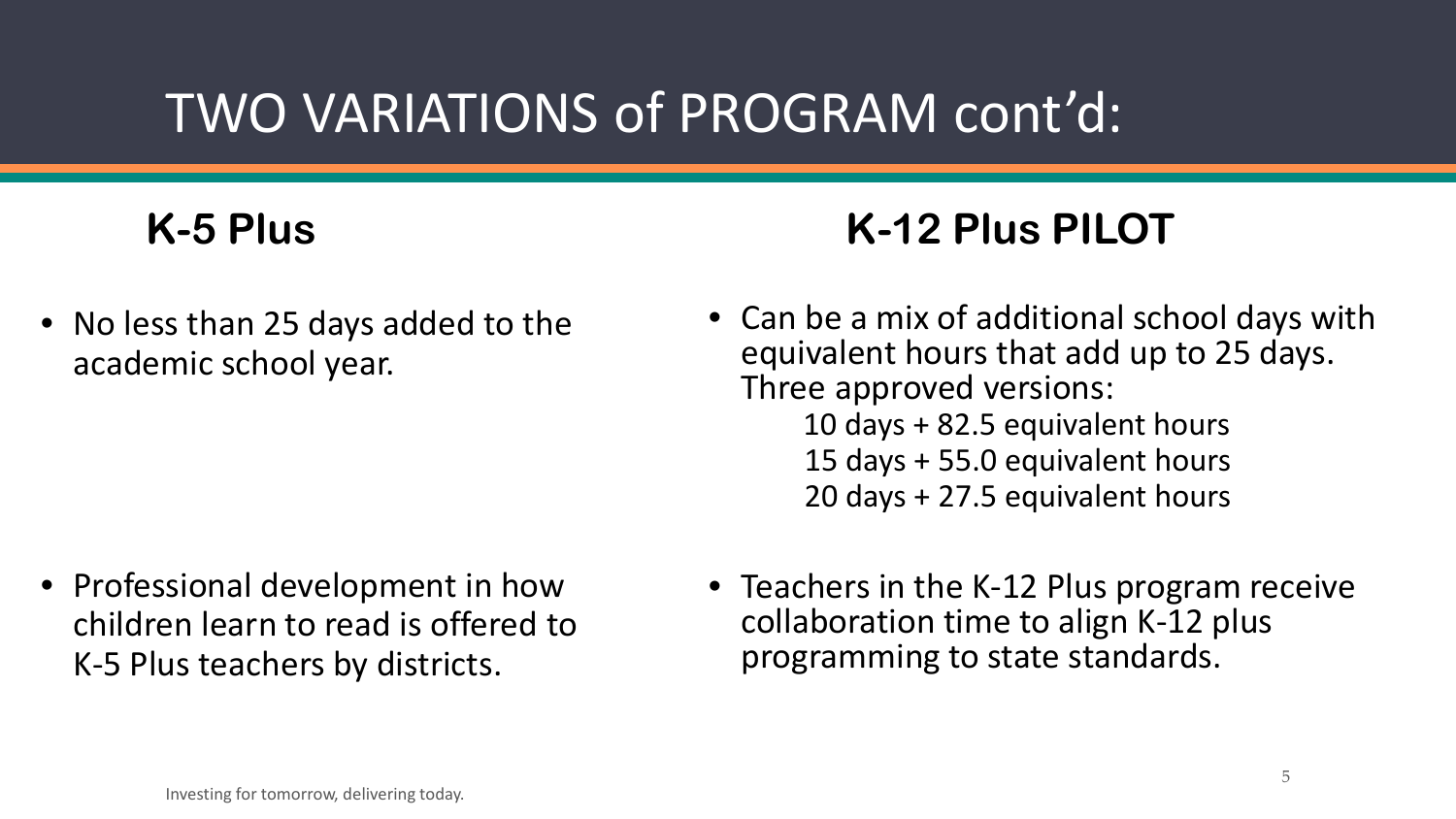## TWO VARIATIONS of PROGRAM cont'd:

### **K-5 Plus K-12 Plus PILOT**

- Funded through the State Equalization Guarantee (SEG) at 30% of the current unit value per each student attending the minimum number of days and remaining with the same teacher and cohort.
- School year 2020-2021 funded using Application and Request for Reimbursement (RfR) process. (Per student amount same as K-5 Plus – 30% of unit value per student)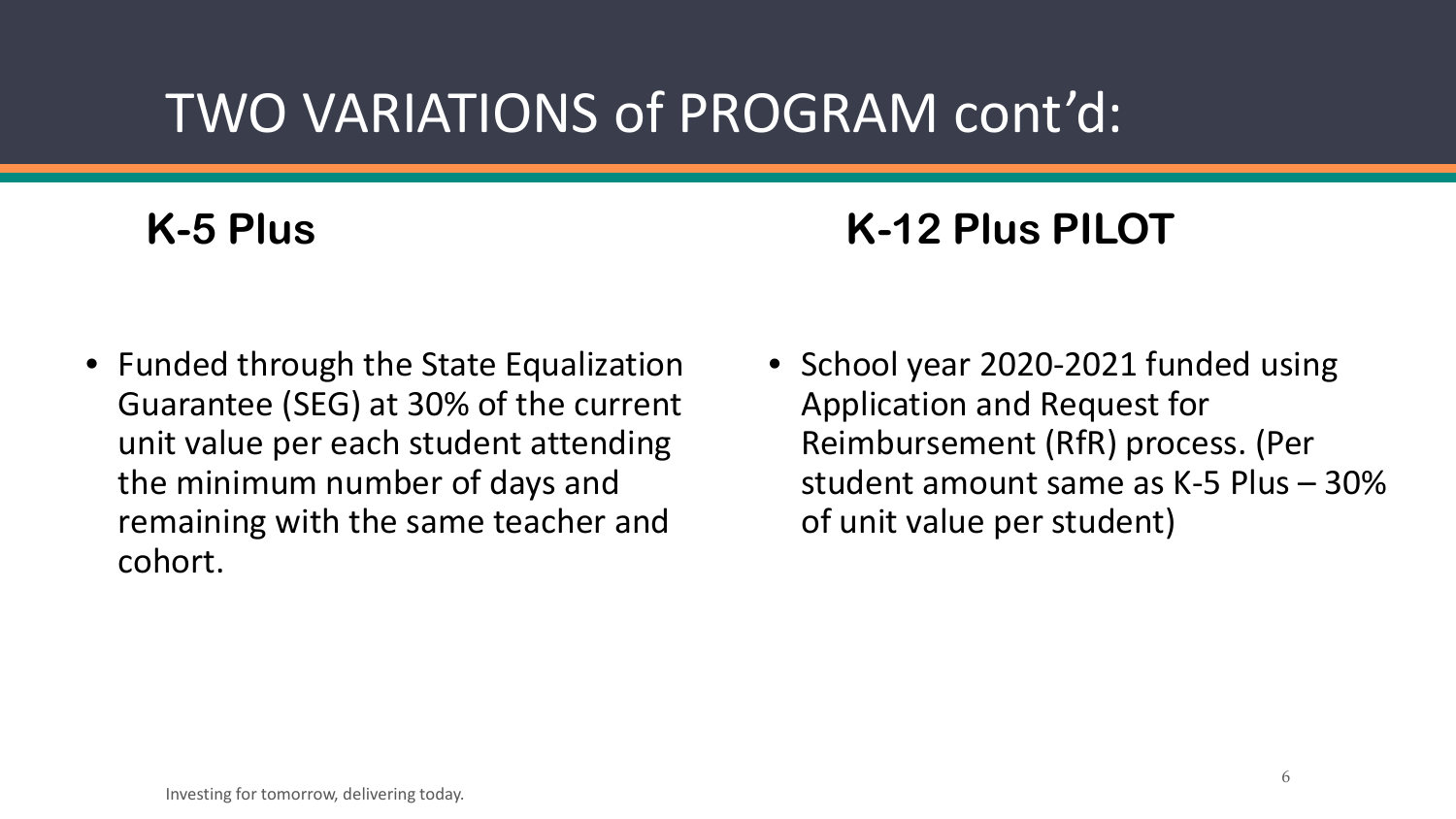## TWO VARIATIONS of PROGRAM cont'd:

#### **K-5 Plus K-12 Plus PILOT**

Funding threshold is the same: If 80% of students follow the cohort and teacher, 100% of the students in the program are funded.

(For districts not reaching the 80%, district will not be funded for up to the 80% threshold. Example: only 65% of students follow the teacher, the state will not fund the 15% of students that make the difference between 65% and 80%.)

- Minimum attendance: half of the days listed in the program to count toward participation.
- Funding is determined by multiplying the MEM in department-approved programs by the cost differential factor of 0.3.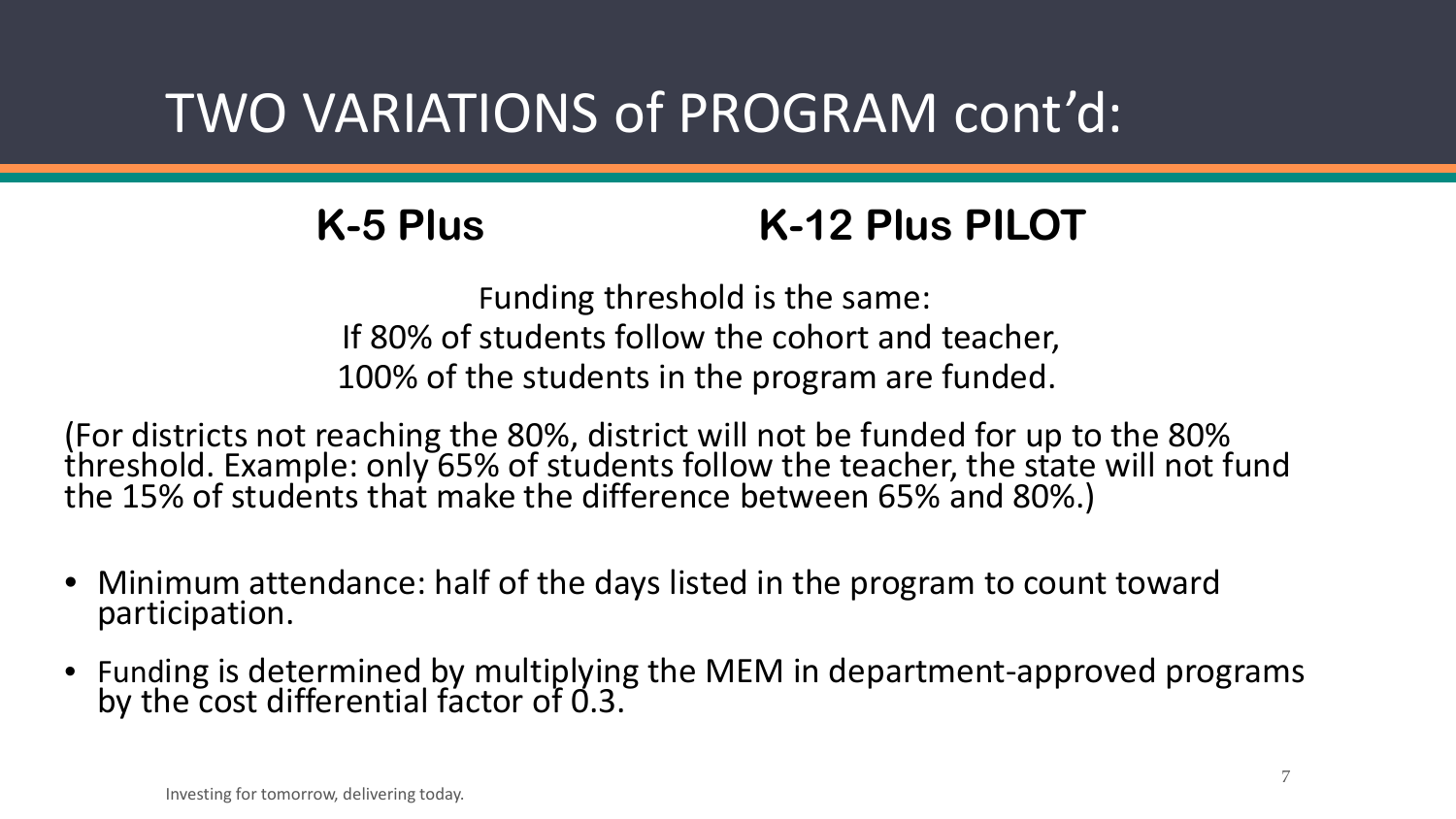## APPLICATIONS:

## **K-5 Plus**

• Only ONE district application is submitted to PED

ALL APPLICATIONS AT: https://webnew.ped.state.nm.us/ [bureaus/literacy-humanities/new](https://webnew.ped.state.nm.us/bureaus/literacy-humanities/new-mexico-k-3-plus/)mexico-k-3-plus/

participation in the program this year, please complete the application below Participation Requirements for the K-5 Plus Program Per New Mexico statute, the department shall prioritize elementary schools: in which 80 percent or more of students are eligible for free or reduced-fee lunch that are low-performing elementary schools that participated in the program the previous year strict/charter schools must keep K–5 plus cohorts of students with the same teacher for the remainder of the school year. Only enter the information in the white cells and complete ONE application for the district/charter school. The application should be labeled with the district/charter school name when saving the document (e.g., District/charter school-name.K-5plus). Please submit to KfiveP.Literacy@state.nm.us **STEP 1:** Enter contact information District/charter school **Application submitted by Position District/charter school Code Phone Number** Email STEP 1a: Our district/charter school will participate in the SY 2020/2021 (summer 2020) K-5 Plus program YES, we will participate □ NO, we will NOT participate  $\Box$ If "YES" please continue below. If "NO" please save the document with district/charter school name and return to the NMPED via email to KfiveP.Literacy@state.nm.us STEP 2: Is the district/charter school conducting the program DISTRICT/CHARTER SCHOOL WIDE? YES, all schools will participate  $\Box$ NO, only some schools will participate  $\Box$ STEP 2a: Are the participating schools a WHOLE SCHOOL (80-100% of students participate) program? YES, 80-100% of students participate  $\Box$ NO, less than 80% of students participate □ STEP 2b: If "NO" above - what are the district/charter schools plans to conduct the program district/charter school wide?

Welcome to the NM PED K-5 plus program for summer 2020. To apply for your district/charter school's

NEW MEXICO Summer 2020 K-5 Plus application

#### **Even NONparticipating districts MUST submit application - completed up to here.**

#### ALL submitted to: [KfiveP.Literacy@state.nm.us](mailto:KfiveP.Literacy@state.nm.us)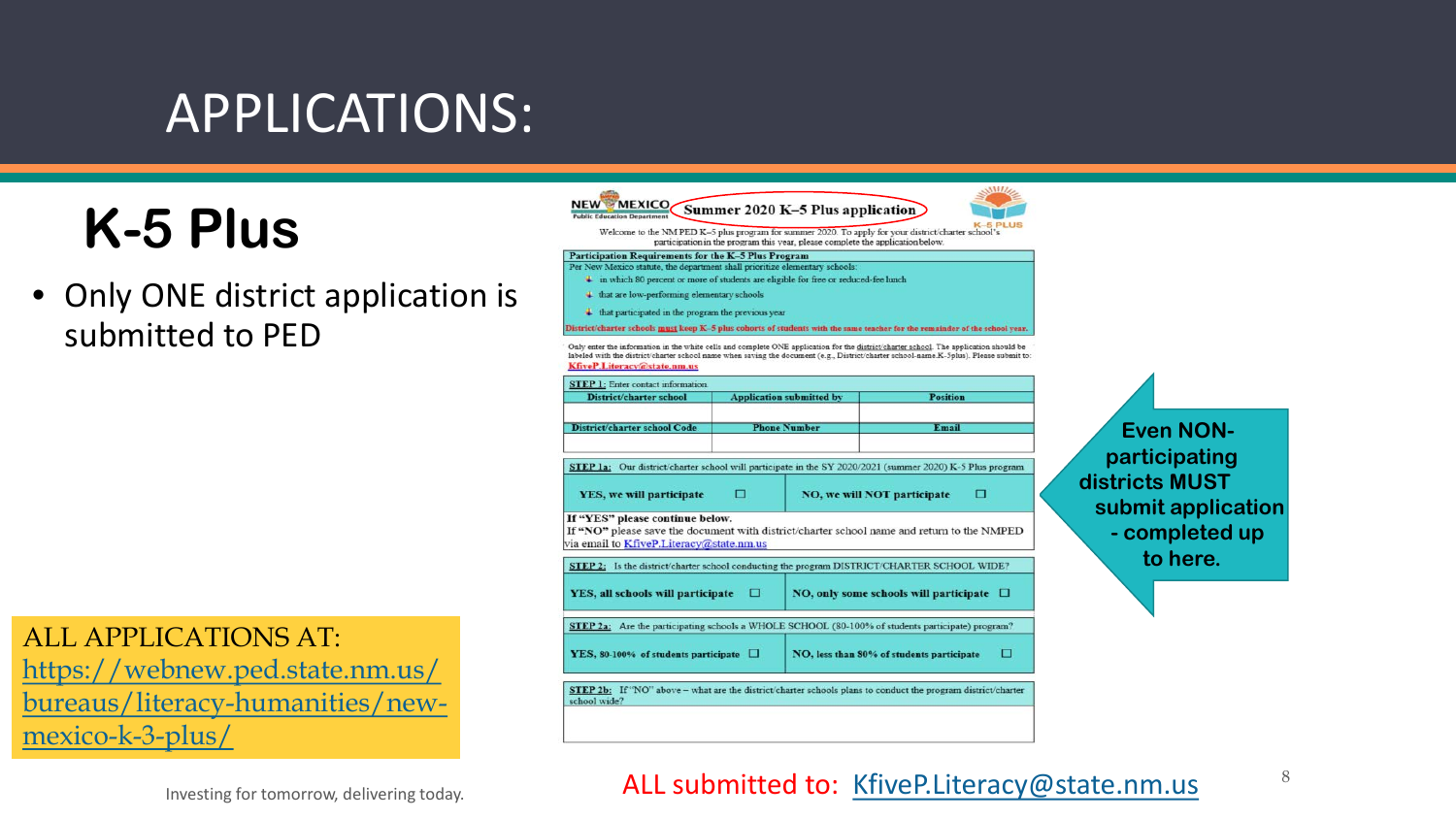## APPLICATIONS:

### **K-12 Plus PILOT**

• Only ONE district application AND ONE school application for each participating school is submitted to PED



ALL APPLICATIONS AT: https://webnew.ped.state.nm.us/ [bureaus/literacy-humanities/new](https://webnew.ped.state.nm.us/bureaus/literacy-humanities/new-mexico-k-3-plus/)mexico-k-3-plus/

ALL submitted to: [KfiveP.Literacy@state.nm.us](mailto:KfiveP.Literacy@state.nm.us)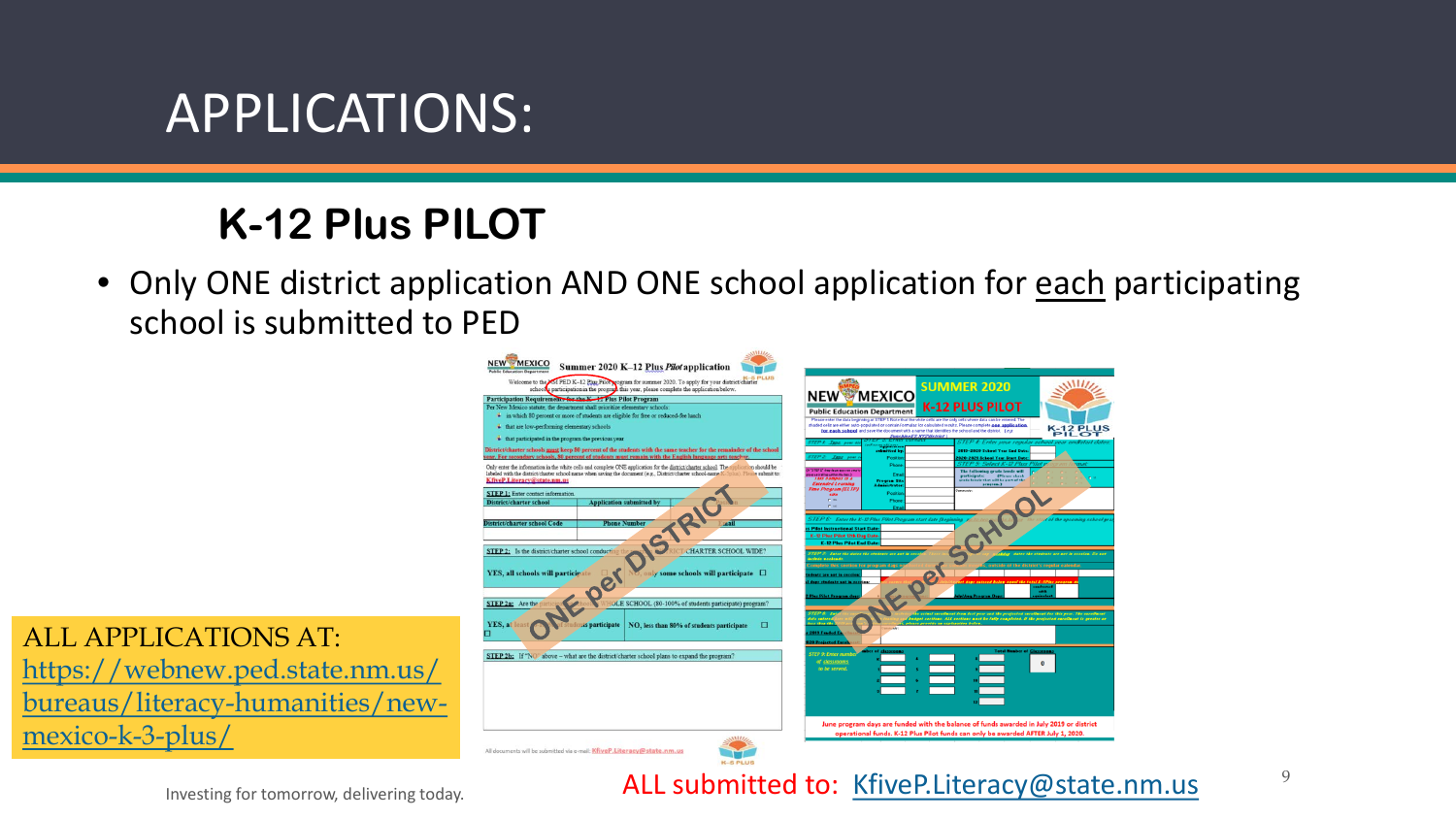## Frequently asked questions (FAQ):

• **Are there any changes to the K-5 Plus / K-12 Plus Pilot plans with schools closed right now?**

At this point there are no changes planned. We aim to conduct the program as we historically have.

NMPED encourages districts and charter schools to begin program after July 1, 2020 due to funding and the roll out of fiscal monies that begin with the fiscal year. This includes the pilot program, since the monies will not be available before July 1, 2020. Programs will be funded according to their summer 2019 funded MEM.

• **Does the program have to begin 2 months before the beginning of the regular school year?** 

Yes, all K-5 Plus and K-12 Plus Pilot programs must begin no earlier than two months before the beginning of the regular school year.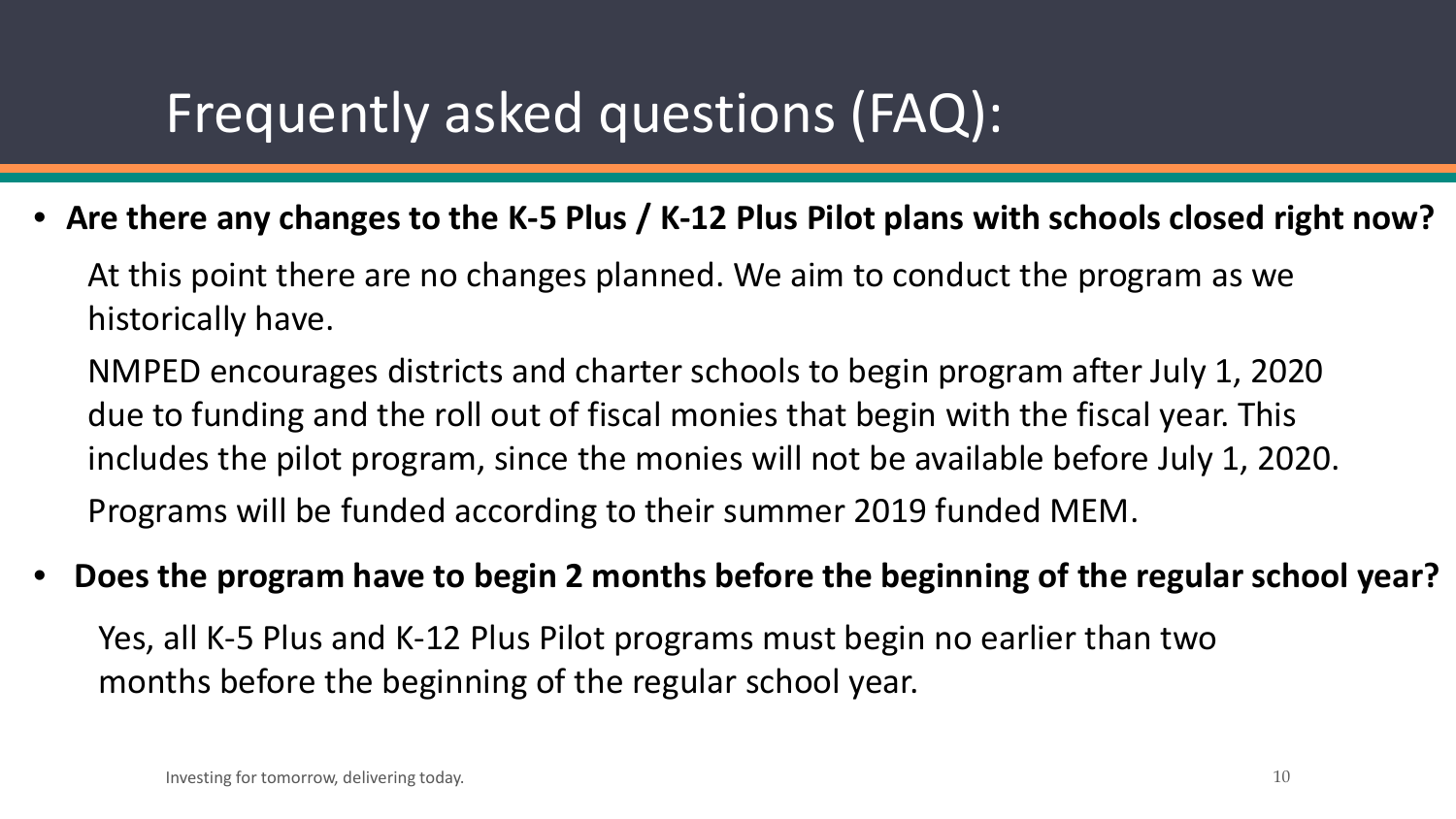#### • **When are applications due?**

All applications are due on April 15<sup>th</sup>, 2020. Please submit all application documents (including a copy of the district calendar) to our dedicated email: [KfiveP.Literacy@state.nm.us](mailto:KfiveP.Literacy@state.nm.us)

#### • **How is transportation funded?**

Transportation will be funded through the capital outlay – like the regular school year funding for busing. LEAs do no longer have to use per student generated funds for transportation. \$3.8 million dollars was funded in HB-2 for to and from transportation specifically for K-5 Plus. Districts and charter schools are to document their transportation data on July 15<sup>th</sup>, which is the snapshot date for transportation. The data must be entered into STARS during the September window and allocations will be made after the data has been certified.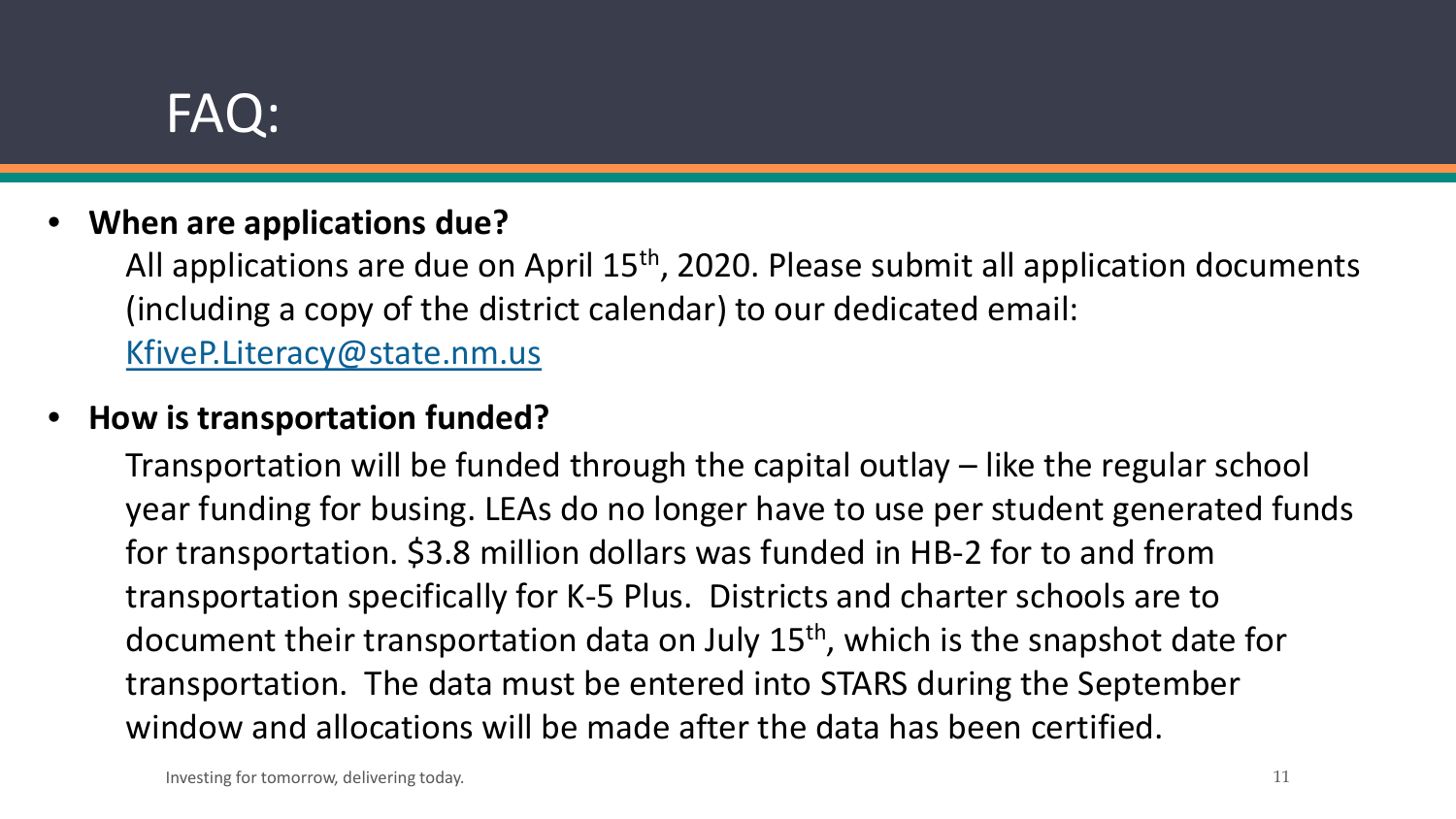• **Will there be one snapshot attendance day on which funding will be based?**

No. Students must attend a minimum number of program days in order to be considered for funding.

#### • **What are the minimum attendance requirements?**

For K-5 Plus (traditional): Students must attend a minimum of 12 days to be considered for funding.

For K-12 Plus Pilot: 50% of the days of program conducted before the beginning of the regular school year. For 10 days plus equivalent hours (82.5 hrs) – students must attend 5 days; 15 days plus equivalent hours (55 hrs) – students must attend 7 days; 20 days plus equivalent hours (27.5 hrs) – students must attend 10 days.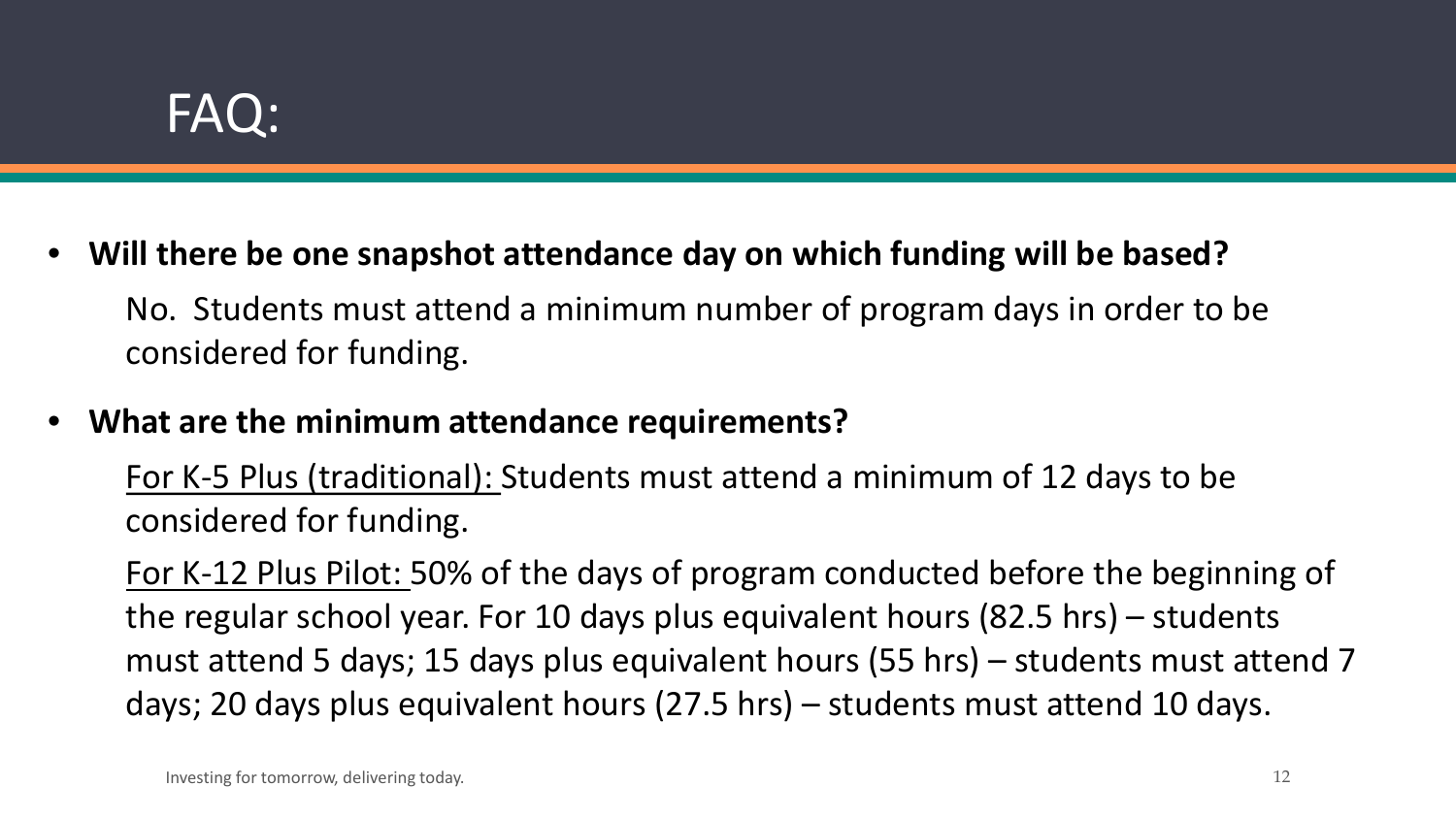• **What will the assessment requirements be for K-5 Plus and K-12 Plus Pilot programs?**

All participating **K-2 students** must be assessed with the Istation Indicators of Progress (ISIP) in ELA and Math. Beginning of K-5 Plus program serves as BOY. NMPED will use EOY data for Program Descriptive Analysis, and use EOY for Program Efficacy.

All participating **3-8 students** must be assessed using state interim assessments for ELA and Math. Beginning of K-12 Pilot program serves as BOY. NMPED will use EOY data for Program Descriptive Analysis, and use NM\_MSSA summative for Program Efficacy.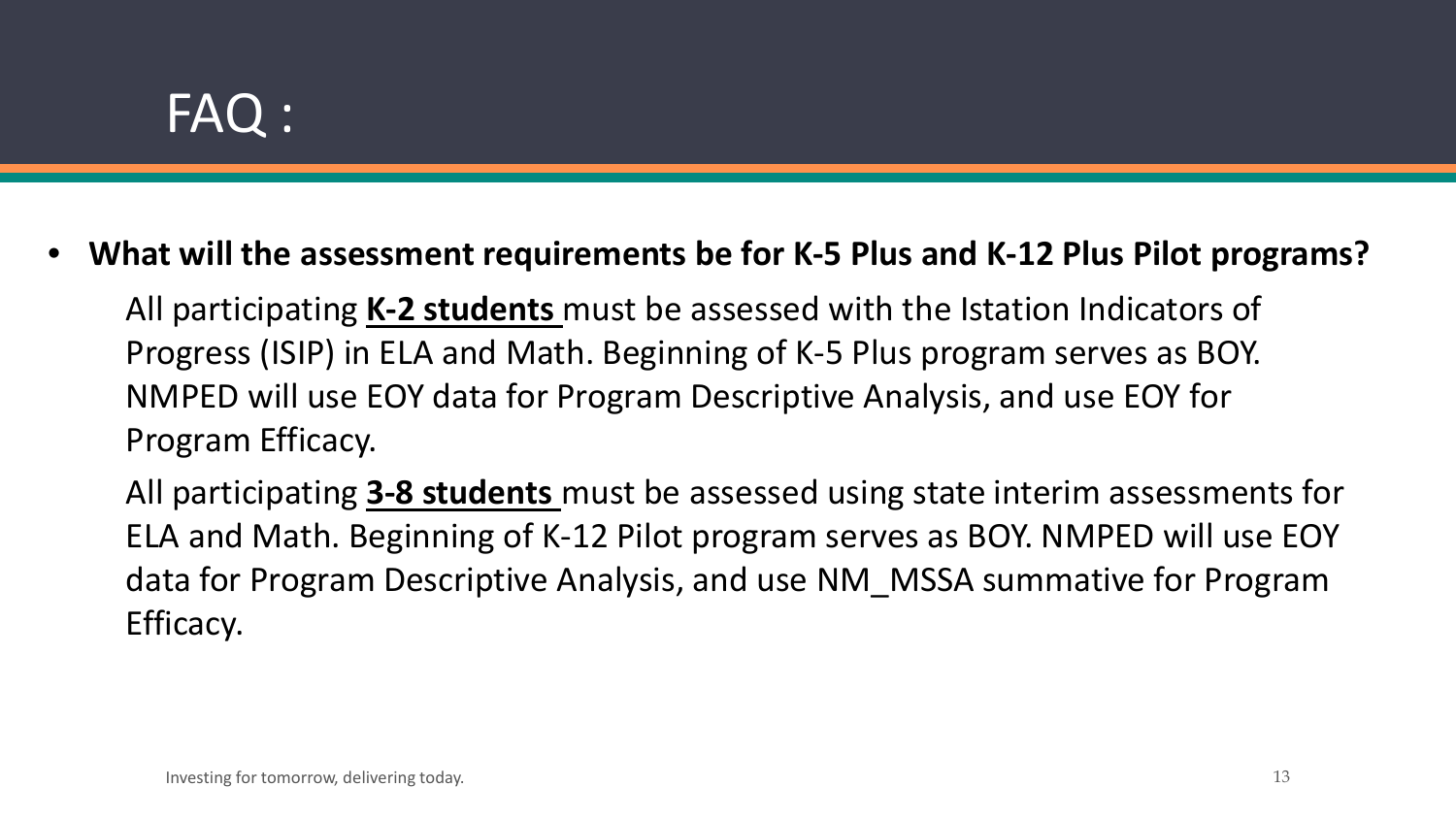#### **FOR THE TRADITIONAL K-5 Plus programs:**

- **If we have a 4 day school year, can we run a 4 day K-5 Plus summer program?** Yes, as long as you meet the 25 instructional days required for participation in the K-5 Plus program. No equivalent K-5 Plus hours allowed.
- **Can we select only certain grades to participate in the K-5 Plus program?**  Each K-5 plus program shall be implemented school-wide.
- **Our school is a K-6 campus. Can sixth grades participate in the K-5 Plus Program?**  Yes, NMPED will fund 6<sup>th</sup> grade students on a K-6 campus. Participation for 6<sup>th</sup> grade is optional.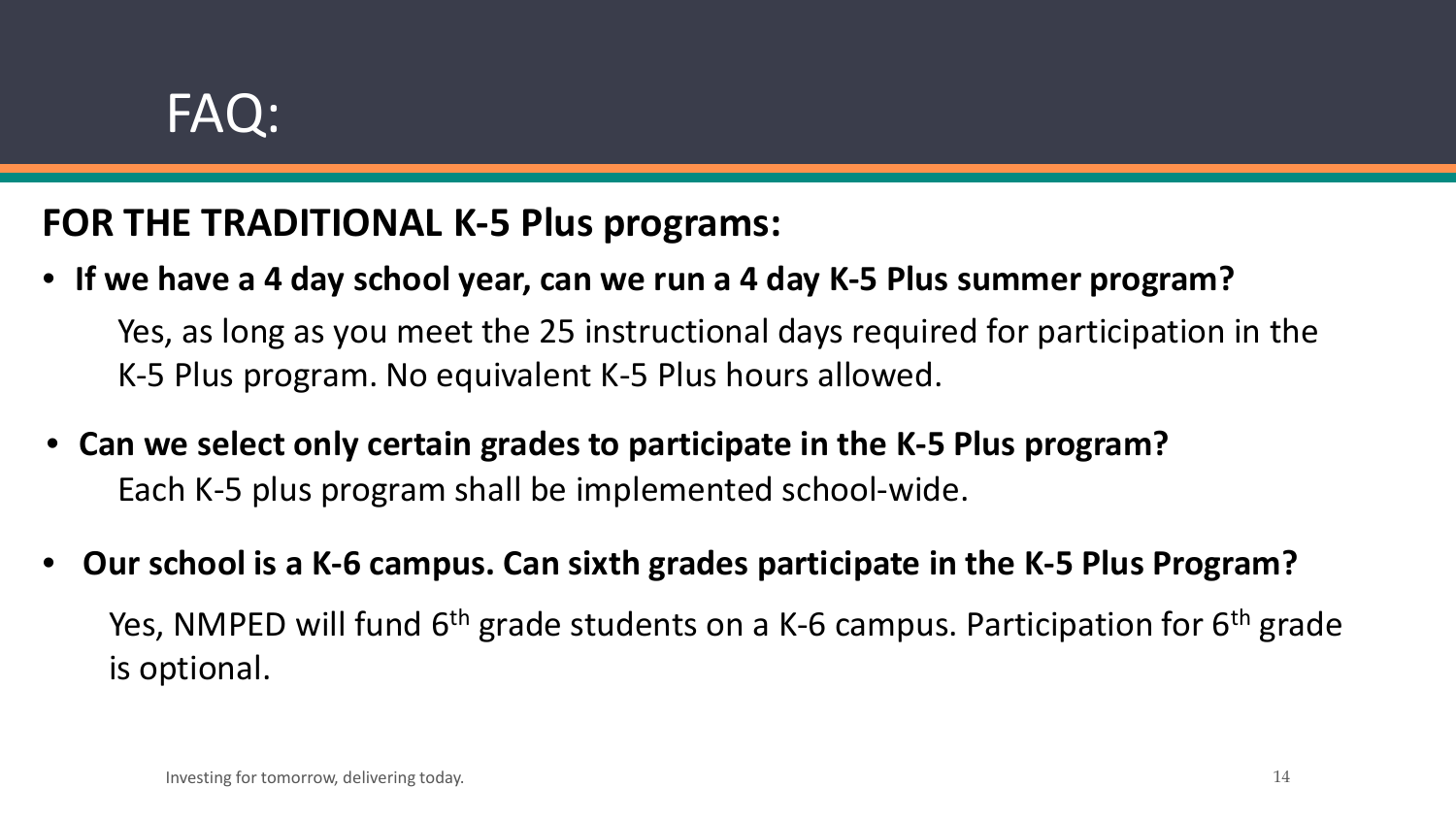#### **FOR the K-12 Plus PILOT programs:**

- **If we have a 4 day school year, can we run a 4 day K-12 Plus Pilot summer program?** Yes, as long as you meet the selected 10/15/20 instructional days required for participation in the K-12 Plus Pilot program. (Selected in application.)
- **How do LEAs conduct the equivalent hours?**

Depending on which approved version the LEA selected (10/15/20 instructional days) 82.5/55/27.5 equivalent hours must be conducted.

• **How do LEAs account for the equivalent hours?** 

Upon approval of an LEAs application, NMPED reserves the right to collect further information.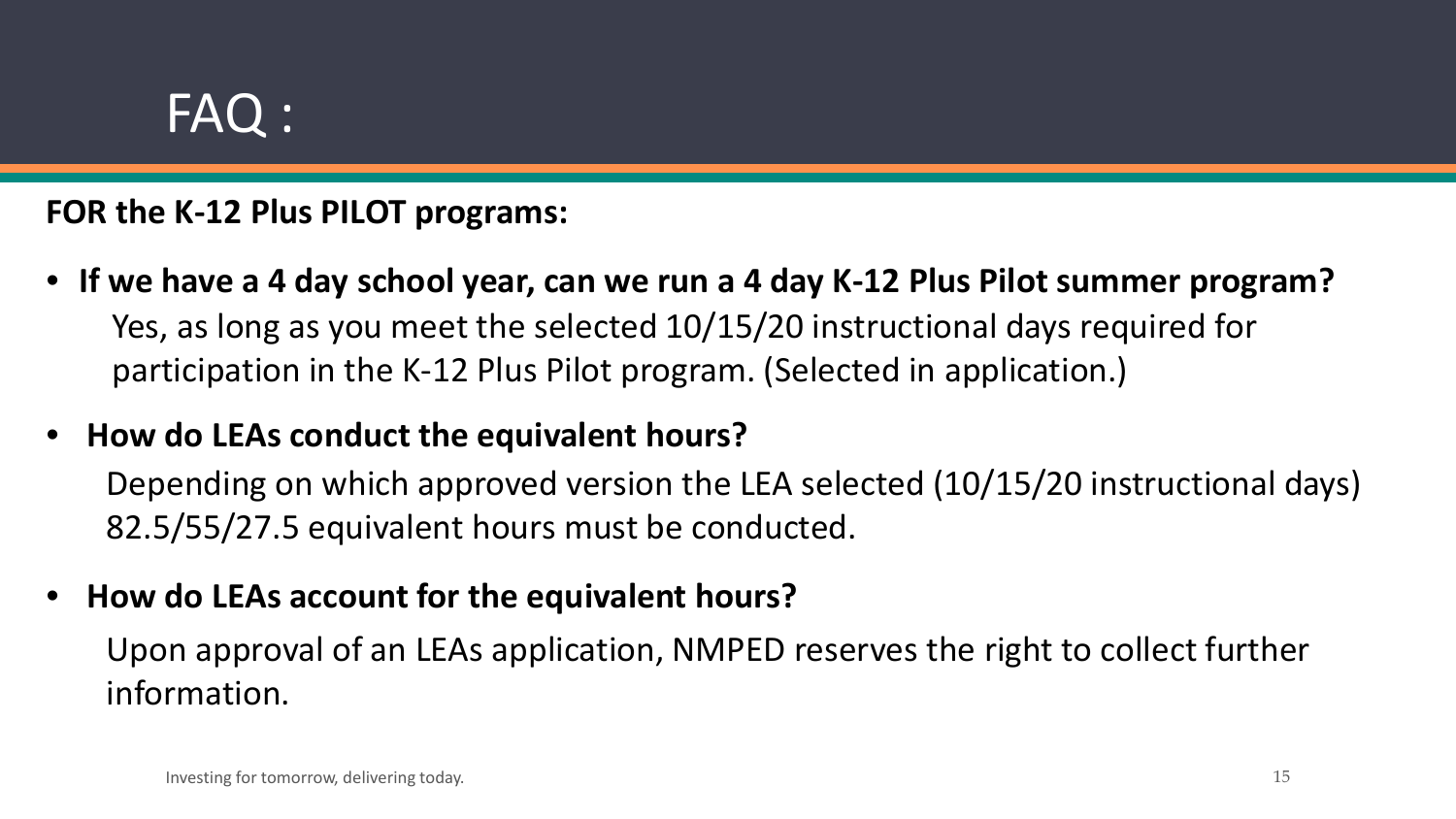#### **FOR the K-12 Plus PILOT programs:**

• **Do all grade levels have to participate in the K-12 Plus Pilot summer program?** No. A district can select certain grades to participate. For example beginning a Middle School program at 6<sup>th</sup> grade or a High School program at 9<sup>th</sup> grade and in subsequent years grow the program to fully comply with the K-5 Plus Act by summer 2022.

#### • **How does the "Partial K-5 Plus" work?**

"Partial K-5 Plus" pilot funding prioritizes LEAs with large Native American populations or fewer than 200 students (listed as rural and remote districts). Rural districts may apply for added flexibility wherein a consolidated site/class makes more sense and may not fit the 80% threshold cohort requirement. More information may be requested by NMPED.

#### **K-12 Plus PILOT applications will be used.**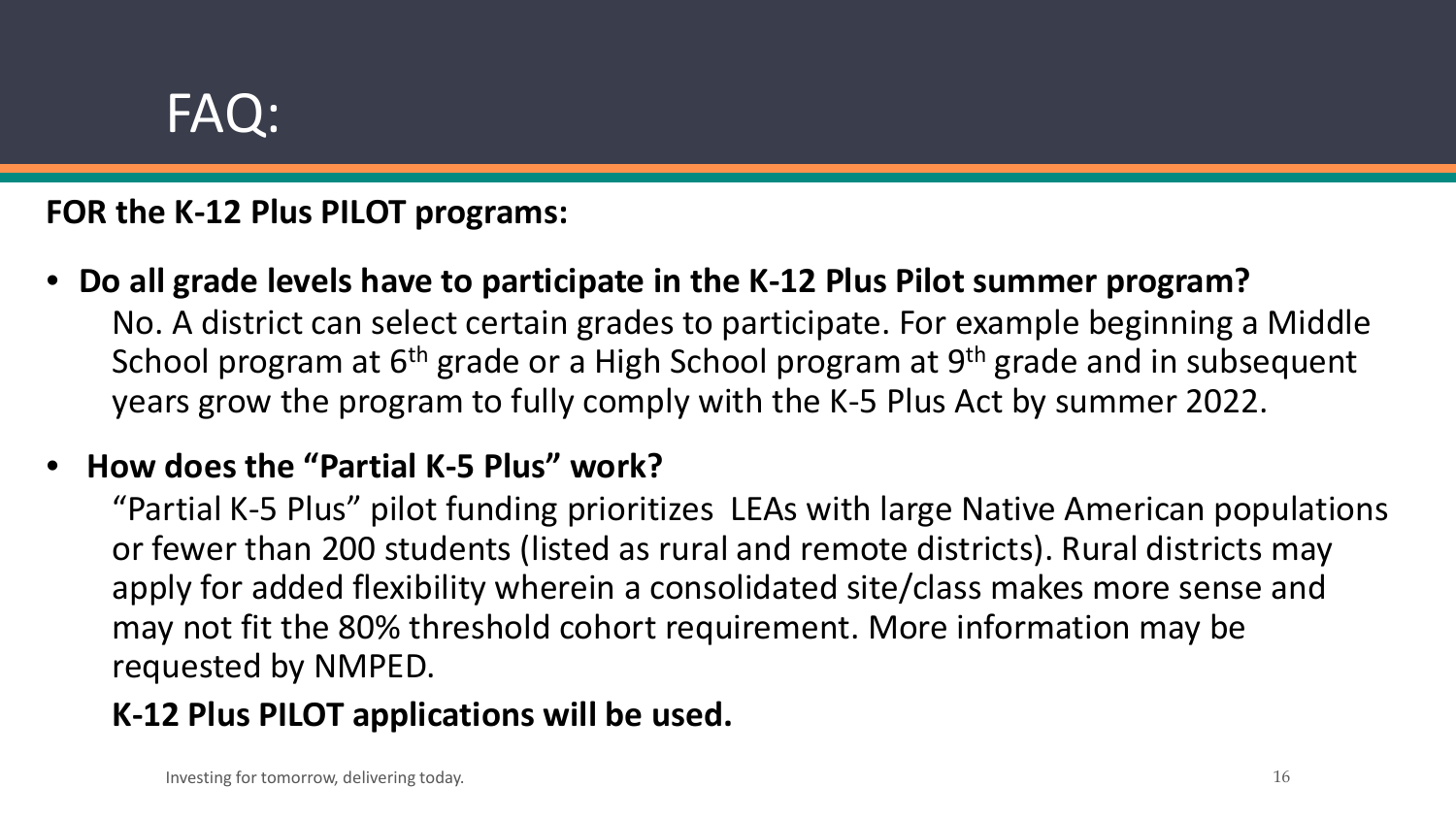**FOR the K-12 Plus PILOT programs:**

• **Do students in the K-12 Plus Pilot have to remain with the teacher and cohort for the remainder of the school year?**

Yes, same requirements as in traditional K-5 Plus apply to the teacher mandate in the pilot program. Middle- and High School students must continue the remaining school year with the same ELA teacher.

• **Do combined classes both in K-5 Plus and K-12 Plus Pilot have to remain in the same cohort for the remainder of the school year?**

Following the teacher remaining with cohort is a requirement in law – yes, combined classes should remain together. LEAs can use the 80 percent threshold as a sole flexibility. (Exception: K-5 Plus rural/small district programs.)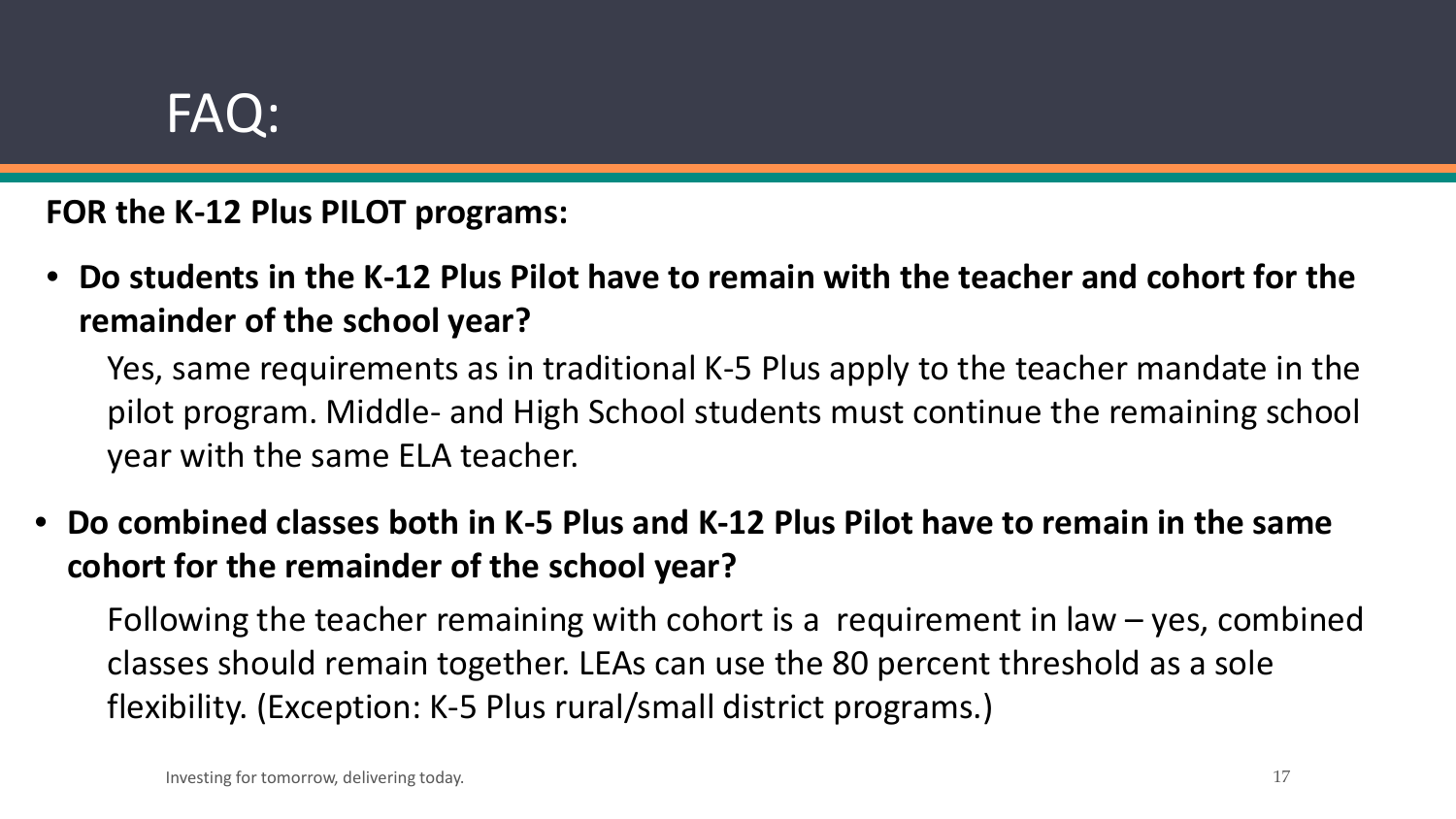#### **FOR the K-12 Plus PILOT programs:**

#### • **Will data for the K-12 Plus Pilot summer program be collected in STARS?**

YES, data will be collected for accountability and funding purposes. Data will be collected in the same format/same templates as the K-5 Plus program – templates will be loaded in a separate K-12 Plus folder.

#### • **How will the K-12 Plus Pilot summer program be funded?**

The K-12 Plus Pilot program will be funded through the NMPED Fiscal Grants bureau. LEAs will be funded per projected students. Once awarded, LEAs establish BAR and then submit Requests for Reimbursements (RfR). Only expenses listed on the applications will be reimbursed. (The traditional K-5 plus program continues to be funded through SEG.)